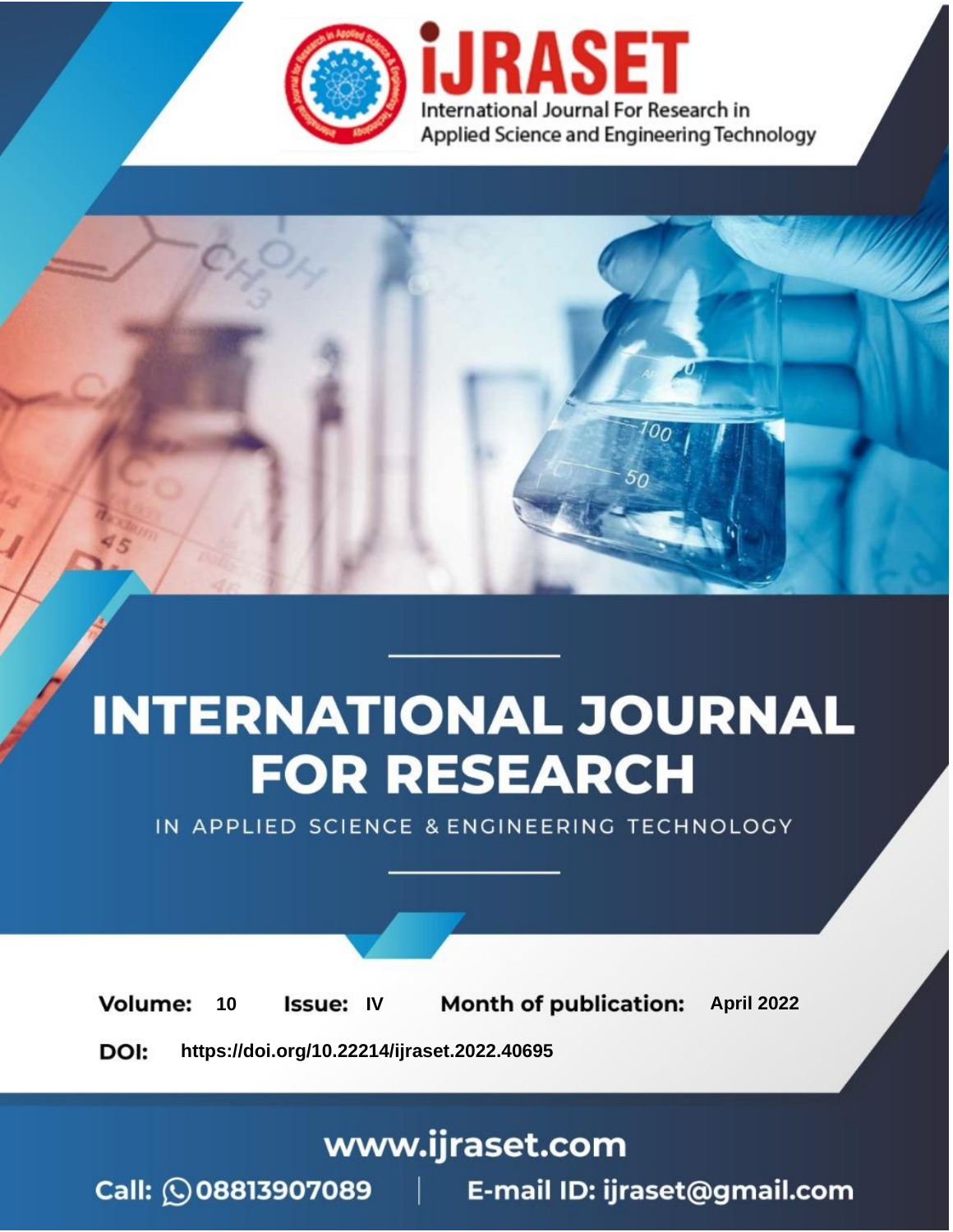

### **Analysis of the Use of Marketing Tools at the Present Stage of Development of the Market of Banking Services: Foreign Experience and Turkish Practice**

Azimova Gulnoza Latifovna

*Postgraduate student of University of World Economy and Diplomacy*

*Abstract: Currently, the development of the banking system in the world is taking place in a crisis in the financial market and increasing competition between commercial banks. In this regard, the management of banks has a need to review the strategy for the implementation of activities and the tools by which the bank will seek to attract and retain its potential customers. Methods and techniques for managing bank marketing tools proposed by Western experts are somehow connected with the introduction of new methods for the bank's relationship with customers, most of which are based on the use of Internet technologies. An analysis of the experience of using banking marketing tools abroad will improve the competitiveness of Turkish banks in the global banking services market.* 

*Keywords: bank, service, marketing, consumer, tool* 

#### **I. GOALS AND OBJECTIVES**

The purpose of the work is to identify the features of the use of marketing tools at the present stage of development of the banking services market in Turkey and abroad, the importance of using banking marketing tools as one of the factors for increasing the competitiveness of banking services in the Turkish and world markets.

#### **II. METHODOLOGY**

To conduct the study, methods of comparative analysis of the main tools used by banking specialists in Turkey and abroad, as well as the method of systematizing the collected information, were used**.** 

#### **III. RESULTS**

The work is a comprehensive review of the use of marketing tools at the present stage of development of the banking services market in Turkey and abroad, the problems of the development of the Turkish banking market are identified and the need to use banking marketing tools as one of the factors for increasing the competitiveness of banking services in the Turkish and world markets is considered.

#### **IV. CONCLUSIONS AND SIGNIFICANCE**

Based on the study, it was concluded that the development of banking marketing tools in the world is proceeding at a rapid pace. To increase the competitiveness of banks, their marketing activities should be client-oriented, for which Turkish banks should try to develop and adapt modern marketing tools used by banking specialists abroad.

Currently, one of the components of the system of economic relations between the Turkish and foreign markets of banking services is banking marketing. Bank marketing contributes to the resolution of problems arising in the banking sector, namely:

- *1)* Forms a system of criteria for developing a strategy and tactics for doing business, depending on the market situation in the banking market;
- 2) Creates competitive advantages of banking services by taking into account the needs of customers;  $\Box$
- *3)* Increases efficiency and reduces the risk of banking activities.

A banking service is, on the one hand, an expression of the bank's intention to satisfy certain needs of potential customers (legal entities and individuals) in given socio-economic conditions, on the other - Providing services to your clients. This includes such basic terms and concepts as bank deposits, money transfers, loans, including car loans, mortgages, consumer loans, Internet banking, bank cards [1, p. 34].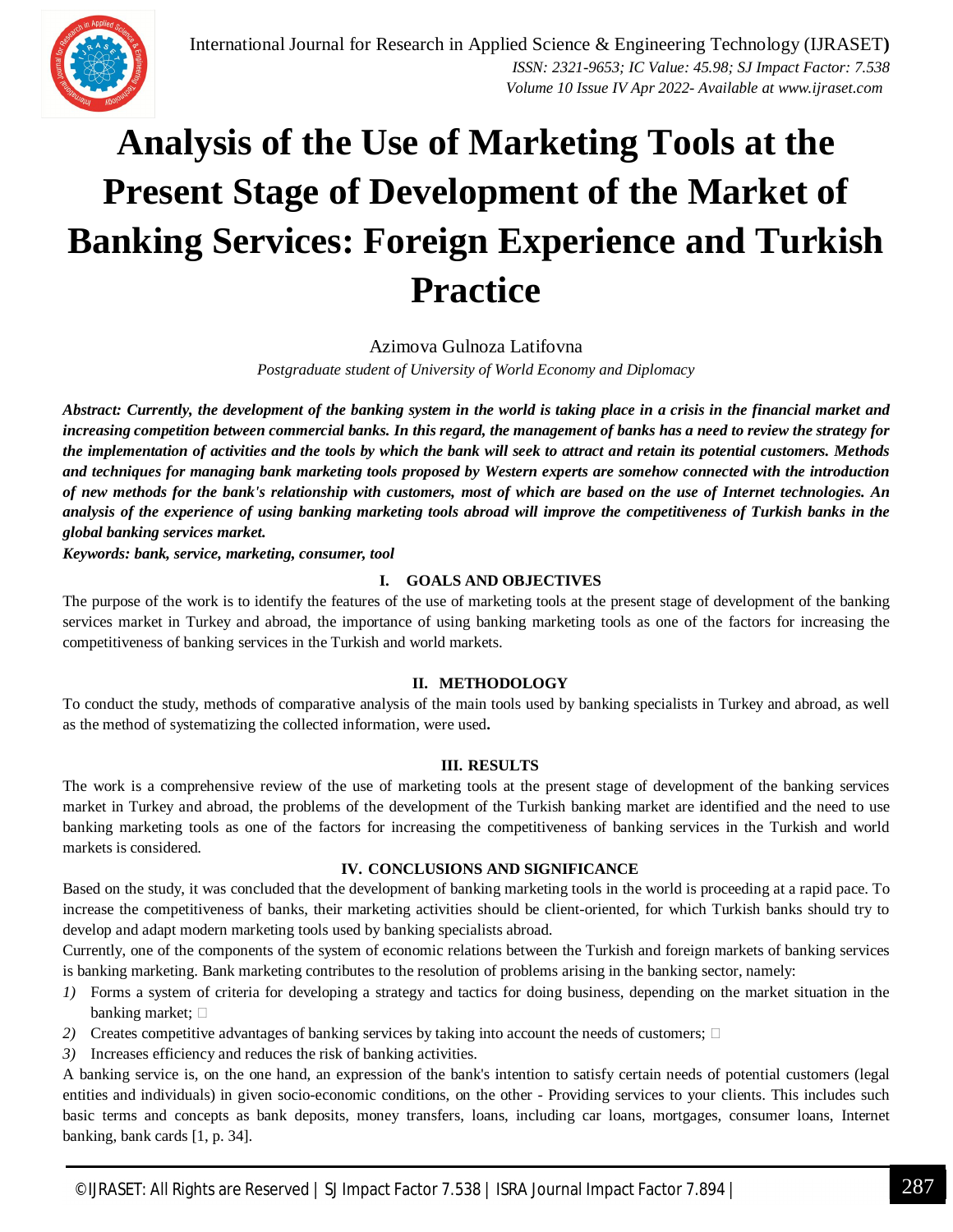

#### International Journal for Research in Applied Science & Engineering Technology (IJRASET**)**

 *ISSN: 2321-9653; IC Value: 45.98; SJ Impact Factor: 7.538 Volume 10 Issue IV Apr 2022- Available at www.ijraset.com*

Turkey, in comparison with industrialized countries, does not have such a rich experience in the field of banking services, therefore, it is necessary to borrow from European banks their technologies, ideas and methods of working in the banking market. The economy of our country differs from the economy of other developed countries, and therefore not all innovations and borrowings become effective for commercial banks operating in Turkey. Methods and techniques of bank marketing management offered by Western experts, which can significantly increase its effectiveness, are somehow connected with the introduction of new methods of organizing and managing bank-customer relations. An analysis of customer experience and the practice of using banking marketing tools abroad enable Turkish banks to improve the quality of customer service to world standards, which is currently relevant for Turkish banks in a crisis. At the present stage, the relationship between the bank and customers is changing. Banks should not only provide a wide range of traditional services and quality service, but also offer new services in order to satisfy the wishes of customers as fully as possible. The management is interested in preserving and increasing the clientele, but in the modern world it is impossible to develop a bank without taking into account the interests of various consumer groups and many external factors. Only banking marketing can help in solving these problems. According to research results, Turkish people are not very active financially. Half of today's banking customers use only one banking service. An active user of banking services (that is, those who use three or more products at the same time) is only one in five of those who used banking services over the past six months.

With the exception of payroll card users, the share of Turks using credit, savings or card products does not exceed 18% for each type. The relatively high percentage of those who use a payroll card (44%) is explained by the fact that it is initiated and provided by employers to transfer wages to employees. The number of social card users (14%) are recipients of state benefits for whom cards were issued by the state, but they did not actively apply for this service. Credit products are used more often than savings products: overall, 39% of respondents use some kind of credit product, and only 24% use any savings products (this figure includes 15% of those who use deposits and savings accounts). Among credit products, Turks choose short-term high-risk products more actively, such as, for example, short-term bank cash loans, credit cards, and loans for the purchase of goods in retail outlets [2]. To understand what is the success of the world's banks, let's analyze the marketing tools used by foreign experts in the field of banking. At the same time, it is necessary to define the concepts of "bank marketing" and "bank marketing tools". Banking marketing is a process of regular improvement and increase in the efficiency of the bank's activities using a certain set of tools within the concept of interaction marketing and taking into account a market strategy based on the opinions, preferences and needs of consumers [3].

Bank marketing tools are a set of techniques and actions aimed at meeting the needs of customers in banking products or services [4]. In the era of the development of Internet technologies, it is becoming increasingly difficult to maintain a leading position in the banking services market. Innovations introduced by banks have become one of the most important means of attracting potential customers. At present, it is difficult to find a bank that does not use innovations and modern customer service technologies in its business strategy. However, despite this, many experts believe that one of the causes of the financial crisis is the introduction of innovations in the banking sector that did not interest the consumer. It should be borne in mind that customers and banks perceive the concept of "innovation" differently. Therefore, when developing a new innovative product or service, the bank should carefully analyze the preferences and needs of a potential client [5]. Working with specific segments of the audience on the Internet is a distinctive feature of foreign banking retail. One of the most effective tools is microsites, created in accordance with the specifics of the target audience and "speaking" the same language as the potential client, as well as satisfying his specific needs. For example, Bank of America holds the top spot in the U.S. student market for two banking products. – checking accounts and credit cards.

Bank of America's online project for college students is called Morris on Campus. Life According to an Upperclassman (Morris on campus. Life after school). Youth is an extremely valuable category for Bank of America. If you manage to attract the attention of students, then there is a high probability that they will not only open their first accounts, but also stay with the bank for life. The next example of a foreign practice of attracting customers is the launch by the English bank NatWest of a new Internet tool that helps parents plan future family expenses. According to statistics in the UK, the maintenance of a child from birth to 17 years old costs parents an average of about £307,083. Such a high cost may surprise many future parents and encourage them to accumulate the necessary amounts, bankers say. Thus, the bank can attract a new group of clients - young parents [6]. The presence of banks not only on the Internet, but also in social networks is causing more and more heated discussions. A study conducted by the MSR Group in 2013 stated that only 2% of foreign consumers of online banking services intend to constantly follow the information published by their financial and credit organization in social networks [7].

In 2014, cardinal changes took place on the websites of every third major Turkish bank. They experienced a complete interface change, updated content and added interactive services. Most of the other sites have changed locally, without modifying the architecture and design. Analytical agency Markswebb Rank & Report analyzed the changes and compiled a ranking of the most effective banking sites.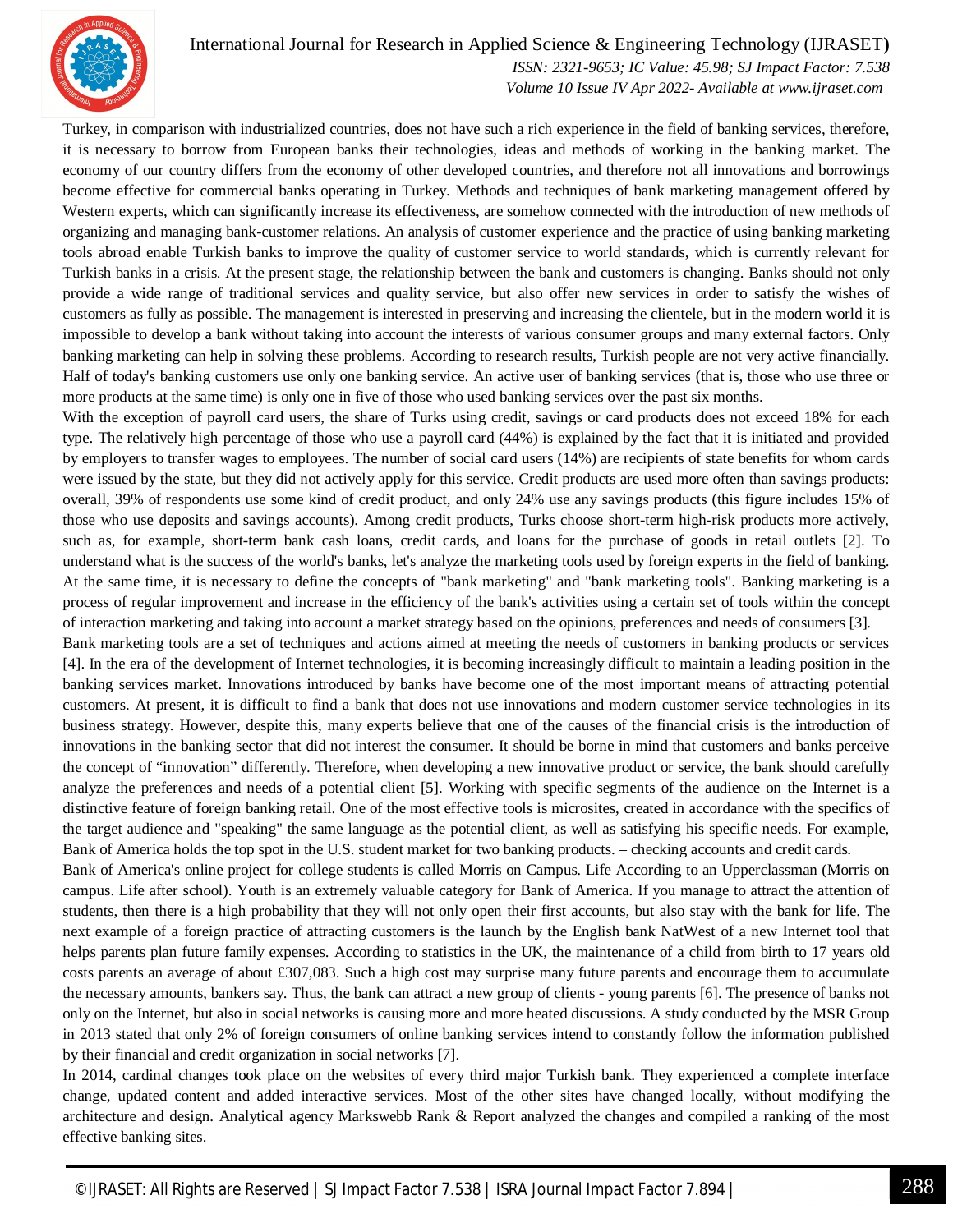

#### International Journal for Research in Applied Science & Engineering Technology (IJRASET**)**  *ISSN: 2321-9653; IC Value: 45.98; SJ Impact Factor: 7.538 Volume 10 Issue IV Apr 2022- Available at www.ijraset.com*

Currently, a promising area of banking marketing is the introduction of omnichannel customer service into Turkish banking practice. Omnichannel is a form of providing banking services to customers, the task of which is to combine various sales channels, such as websites, mobile applications, social networks, electronic coupons, flash sales, so that the client or buyer, starting a purchase in store, could complete it in any other place using a tablet or laptop [11].

The study of the omnichannel and the possibilities of implementing this retail business development strategy in the banking sector is the most important, and in some cases the only way to increase the bank's profits, since it allows you to attract an additional number of customers.

Considering the growth in the number of Internet users, including in the regions of Turkey, this direction of development of the banking business has great prospects and, if successfully implemented, will allow the bank to expand its market sector, increase brand awareness, and increase the volume of operations [12].

In addition to developing an integrated sales strategy (omni channel) in the areas of electronic access, mobility and convenience, the following banking technologies for working with clients are being actively improved and implemented for users in foreign banks:

- *a*) The use of deeper knowledge about the client to build a personalized approach, as well as the implementation of the possibility of using data and interacting with the client, regardless of the channels for promoting banking services, in order to attract him on a more emotional level. In this case, the bank will act as an adviser, i.e. offer those products and services that a potential client needs;
- *b)* "Digital" reconstruction of bank branches. With the increase in the share of use of electronic devices among users, banks need to change the format of their branches, which are small, built more on the basis of self-service branches, where the main role is played by the use of tablets and video chats on mobile devices [14, p. 29];
- *c)* Development of mobile payments. With the advent of new services such as Apple Pay, mobile payments are now commonplace, but in banking technologies, mobile channels are not yet well integrated with back office systems (internal accounting systems for transactions between the bank and the client). As a result, it is still difficult for banks to benefit from such a distribution channel;
- *d)* Biometric client authentication. Mobile user identification is becoming an increasingly important topic for banks as their customers move from online banking to smartphones and tablets. In particular, Apple Pay showed a good example is the combination of a fingerprint with tokenization [15];
- *e)* Development of loyalty programs. According to Finaccord, about 650 million people (14.5%) of the world's population participate in at least one loyalty program, and this figure is increasing by 12% every year. Banks have already fully appreciated the benefits of this powerful marketing tool.

No less important for strategic development is the data obtained through loyalty programs about customers, which allow segmenting the audience and conducting targeted communication campaigns.

Finally, the bank can gain access to the client bases of other participants in the loyalty program, as well as retain its own clients interested in accumulating rewards [16].

One of the problems in the development of banking services in Turkey is the lack of its own payment system. Projects to create a national system of payment cards have been developed for a long time, but in the light of recent events, when in March 2014 Visa and Garanti Bank stopped servicing cards of several Turkish banks at retail outlets and ATMs of the international network, this issue has again become relevant.

Therefore, amendments to the Federal Law of June 27, 2011 No. 161-FZ "On the National Payment System" are being actively developed, and banks and experts are offering their projects. For example, the Bank of Turkey proposes to create a non-profit organization, which can include Turkish banks and payment systems operating in Turkey. The head of the Ziraat Bank of Turkey proposes to use the already existing payment system PRO 100 [17].

The bank, as a rule, based on the analysis of the banking services market, changes in its volume, the study of consumer preferences, taking into account the socio-psychological characteristics of customers, draws up a program to raise funds and issue loans. Based on the results of market analysis, banks can regulate and control its dynamics by creating additional services, consulting departments, providing various benefits and rewards to their customers, allowing them to create a favorable opinion about the bank and its work [18].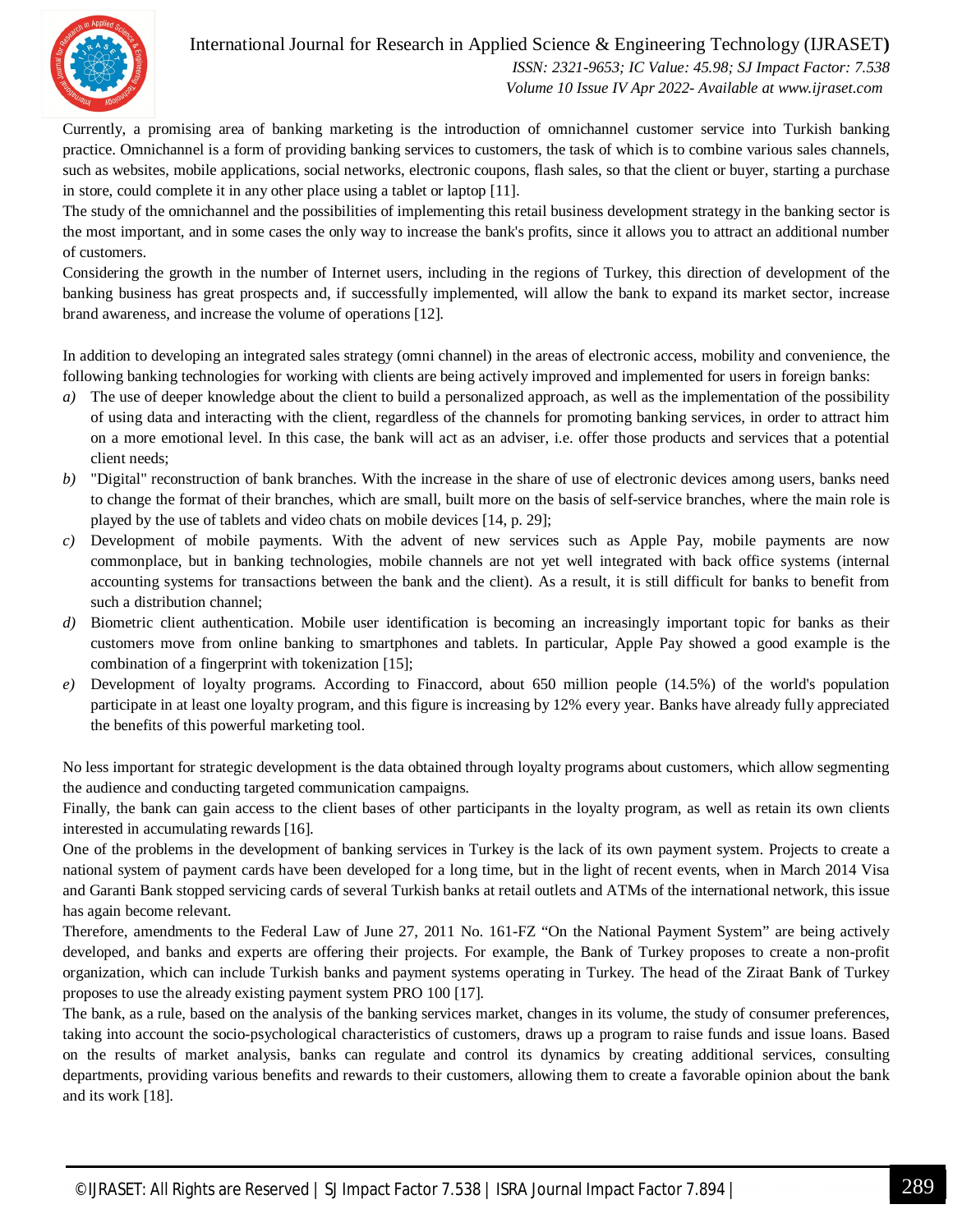

International Journal for Research in Applied Science & Engineering Technology (IJRASET**)**

 *ISSN: 2321-9653; IC Value: 45.98; SJ Impact Factor: 7.538 Volume 10 Issue IV Apr 2022- Available at www.ijraset.com*

Improving marketing tools will improve the position of Turkish commercial banks in the global banking services market. The most promising areas for improving banking marketing are:

- Creation of advisory branches in the bank, where a potential client will be able to receive complete and reliable information on the program of interest and get answers to all questions;  $\Box$
- Increasing the volume of lending to the population by expanding the range of loan products (educational, travel loans, as well as savings schemes, bonuses);
- Attracting customers by improving the quality of service, maintaining the level of development of electronic services and Internet technologies;  $\square$
- Research and application of the strategy of integrated sales (omni cannel) for the development of retail business in the banking sector;  $\square$
- Formation of an effective system of internal control and risk management to improve the banking product, increase its competitiveness in the banking market;
- Use of outreach service technology, where it is enough for a client to leave an application in electronic form or call the bank's call center, and a sales department specialist will come to the client at a pre-agreed time;  $\Box$
- Improve customer loyalty and satisfaction. Retaining current customers is easier and less costly than the acquisition of new ones, so banks should pay special attention to the development of special programs to increase the loyalty and satisfaction of current customers.

After analyzing the experience of other banks, it can be noted that many of them experience difficulties with re-sales and selling additional products and services to the client, so commercial banks should pay special attention to this sub-item [19]. In a financial crisis, banks are at risk of losing their customers. The situation is aggravated by the fact that in the past significant measures to retain customers were not taken. And it is much more difficult to attract them again. Therefore, it is now necessary to develop and implement loyalty programs and raise the bank's reputation in the eyes of consumers. However, you need to address your customers in such a way that they respond, i.e. using the right marketing tools. To do this, it is necessary to identify priority segments in the market for working with customers and direct efforts to strengthen consumer loyalty [20]. Thus, we can conclude that the development of banking marketing tools in the world is proceeding at a rapid pace. Given the growth in the number of Internet users, the improvement of electronic communications and the creation of an integrated sales system (the task of which is to meet customer demand without leaving home, through mobile communication devices) have great prospects and, if successfully implemented, will allow the bank to expand its market sector and increase awareness brand.

#### **REFERENCES**

- [1] Scharl , A . , Dickinger , A .and Murphy , J .(2005) ' Diffusion and success factors of mobile marketing ', Electronic Commerce Research and Applications, Vol. 4 , No. 2 , pp. 159 – 173 .
- [2] Yuan , S . T .and Cheng , C .( 2004 ) ' Ontology-based personalized couple clustering for heterogeneous product recommendation in mobile marketing ' , Expert Systems with Applications, Vol. 26 , No. 4 , pp. 461 – 476 .
- [3] E-Business Report( 2000 ) ' Mobile E-business Mobile commerce ' , European Commission Enterprise Directorate General, No. 3, Brussels, Belgium .
- [4] Siau , K . , Lim , E . P .and Shen , Z .( 2001 ) ' Mobile commerce: Promises, challenges, and research agenda ' , Journal of Database Management, Vol. 12 , No.  $3$ , pp.  $4 - 13$ .
- [5] Clarke , I .( 2001 ) ' Emerging value propositions for mobile commerce ' , Journal of Business Strategies, Vol. 18 , No. 2 , pp. 133 148 .
- [6] Frolick , M . N .and Chen , L . D .( 2004 ) ' Assessing mobile commerce opportunities ' , Information Systems Management, Vol. 21 No. 2 , pp. 53 61 .
- [7] Dholakia , R . R .and Dholakia , N .( 2004 ) ' Mobility and markets: Emerging outlines of mobile commerce ' , Journal of Business Research, Vol. 57 , No. 12 , pp. 1391 – 1396 .
- [8] DSTI/CP (Final Directorate for Science, Technology and Industry Committee on Consumer Policy)( 2006 ) ' Mobile commerce ' , OECD/OCDE 2006 .
- [9] Aungst , S . Gand Wilson , D . T .( 2005 ) ' A primer for navigating the shoals of applying wireless technology to marketing problems ' , Journal of Business &Industrial Marketing, Vol. 20, No.  $2$ , pp.  $59 - 69$ .
- [10] Sadeh, N. (2002) 'Mobile Commerce: Technologies, Services, and Business Models ', Wiley Computer Publishing, New York, USA.
- [11] Bauer , H . , Barnes , S . , Reinhardt , T .and Neumann , M .( 2005 ) Driving consumer acceptance of mobile marketing: A theoretical framework and empirical study ' , Journal of Electronic Commerce and Research, Vol. 6 , No. 3 , pp. 181 – 192 .
- [12] Schnicke , S .( 2002 ) ' The problem of personalization in location based services ', retrieved 15th April, 2007 from http://groups. haas.berkeley.edu/fcsuit/Pdfpapers/Schnicke.pdf , p. 12 .
- [13] Funk , J . L .( 2005 ) 'The future of the mobile phone Internet: An analysis of technological trajectories and lead users in the Japanese market ', Technology in Society, Vol. 27 , No. 1 ,pp. 69 – 83.
- [14] Quah , J . T . -S .and Lim , G . L .( 2002 ) ' Push selling —Multicast messages to wireless devices based on the publish/subscribe model ', Electronic Commerce Research and Applications, Vol. 1, No.  $3 - 4$ , pp.  $235 - 246$ .
- [15] Casal , C . R . , Burgelman , J . C .and Bohlin , E .( 2004 ) ' Prospects beyond 3G ' , Info, Vol. 6 , No. 6 , pp. 359 362 .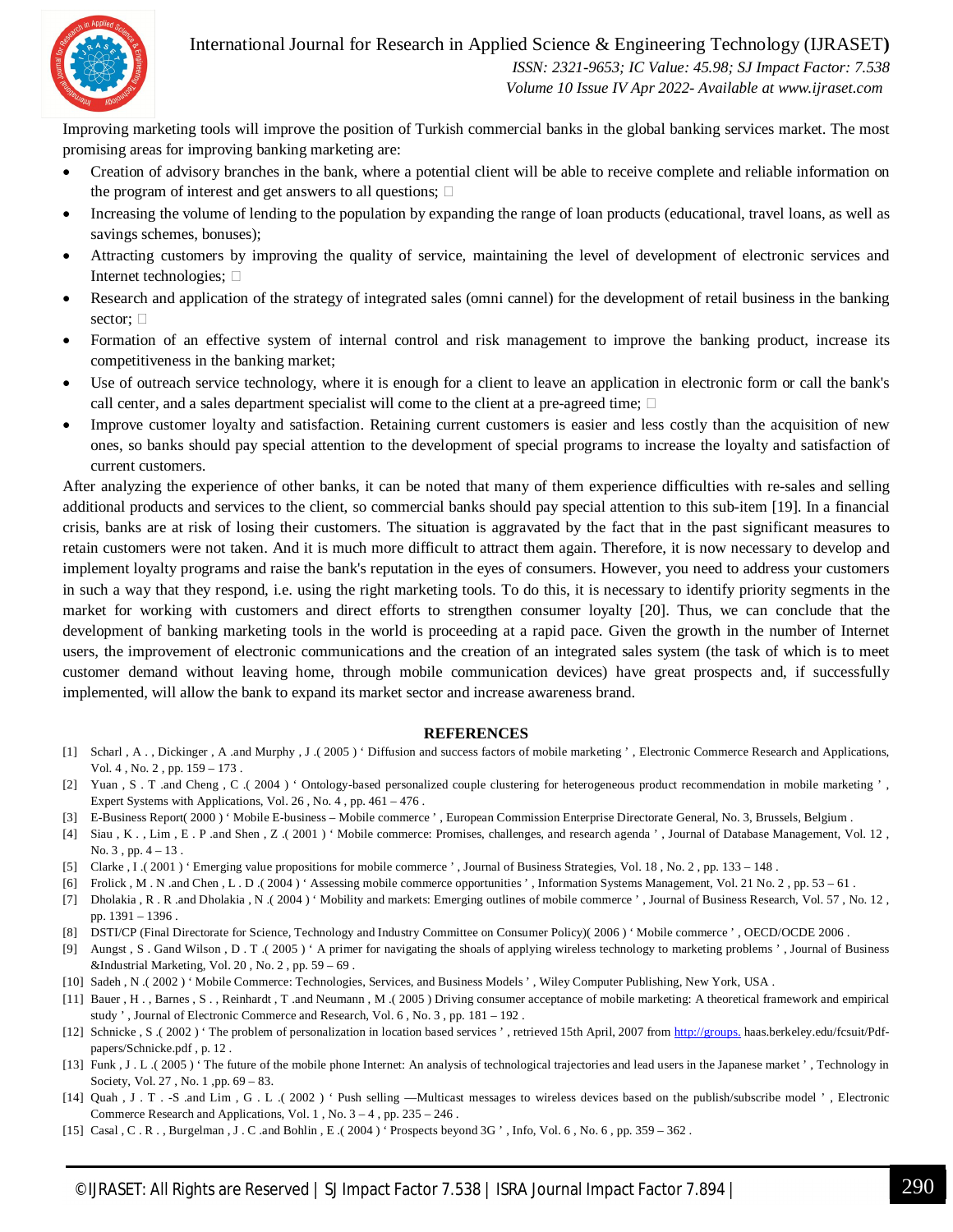

#### International Journal for Research in Applied Science & Engineering Technology (IJRASET**)**

 *ISSN: 2321-9653; IC Value: 45.98; SJ Impact Factor: 7.538*

 *Volume 10 Issue IV Apr 2022- Available at www.ijraset.com*

- [16] Barnes , S . J .( 2003 ) ' Location-based services ' , e-Service Journal, Vol. 2 , No. 3 , pp. 59 70 .
- [17] Pura , M .( 2005 ) ' Linking perceived value and loyalty in locationbased mobile services ', Managing Service Quality, Vol. 15, No. 6, pp. 509 538.
- [18] Liang , T . P .and Wei , C . P .( 2004 ) ' Introduction to the special issue: Mobile commerce applications ' , International Journal of Electronic Commerce, Vol. 8 , No. 3 , pp. 7 – 17 .
- [19] Barnes , S . J .( 2002 ) ' The mobile commerce value chain: Analysis and future developments ' , International Journal of Information Management, Vol. 22 , No. 2 , pp. 91 – 108 .
- [20] Telecommunication Authority( 2007 ) retrieved 26th October, 2007 from http://www.tk.gov.tr/Yayin/istatistikler/ istatistik/2007/istatistik2007gsm.htm .
- [21] Turkish Statistical Institute —Science, Technology &Informatics —ICT Usage Statistics( 2007) retrieved 23rd November, 2007 from www.turkstat.gov.tr .
- [22] Barut ç u , S .( 2007 ) ' Information technology, mobile marketing and mobile commerce in consumer markets ', 3rd International Conference on Business, Management and Economics, 13 – 17 June, Yas ar University, I zmir, Turkey.
- [23] Tsang, M., Ho, S .and Liang, T .(2004) ' Consumer attitudes toward mobile advertising: An empirical study ', International Journal of Electronic Commerce, Vol. 8 , No. 3 , pp. 65 – 78 .
- [24] Shimp , T . A .and Kavas , A .( 1984 ) ' The theory of reasoned action applied to coupon usage ', Journal of Consumer Research, Vol. 11, No. 3, pp. 795 809 .